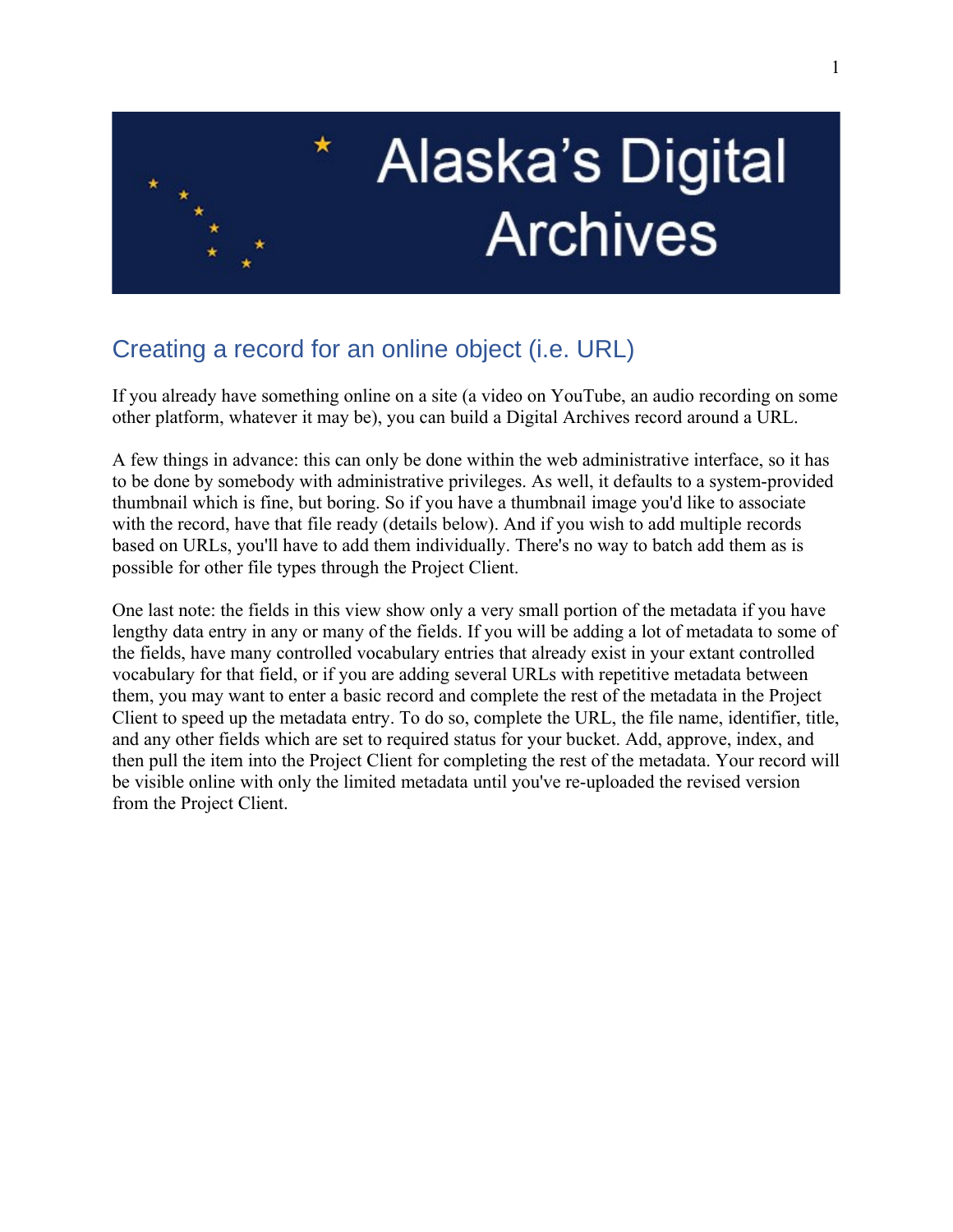Go to the administrative site and make sure you're in the items tab (the blue tab on the right).



Click on Add which you can find in two places: in the list in the main text of the page, or in the blue tabs bar. That will bring up a screen that looks like the following one: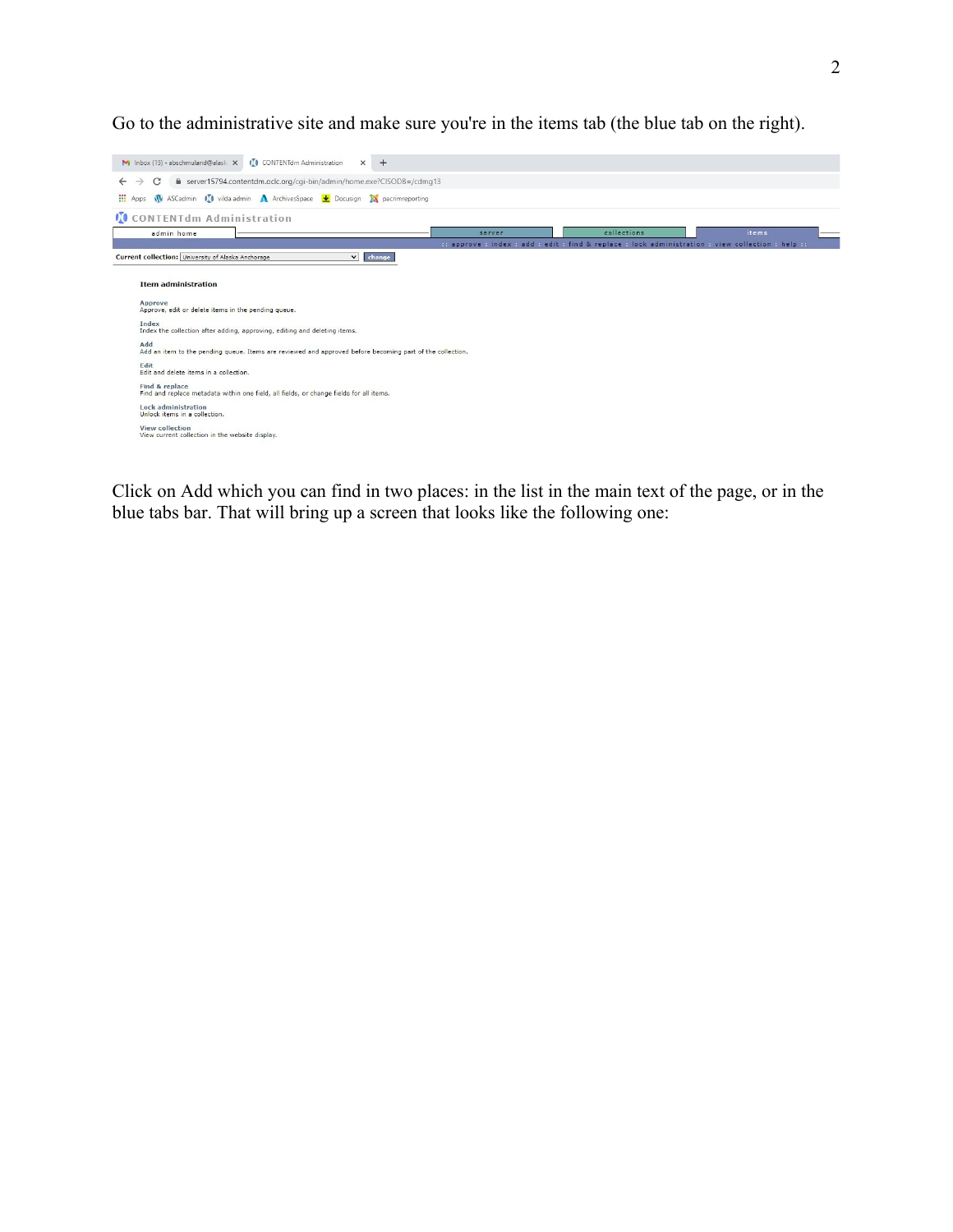## **CONTENTIM Administration**

| admin home                                         | server                         |
|----------------------------------------------------|--------------------------------|
|                                                    | :: approve : index : add : edi |
| Current collection: University of Alaska Anchorage |                                |

## **Add item**

Add items to the pending queue where they must be reviewed and approved before they are added to the collection. Use the Project Client to import full resolution items and items with transcripts.

\* Fields marked with an asterisk are required.

| Add an item         | Choose File   No file chosen |                       |  |
|---------------------|------------------------------|-----------------------|--|
| Add URL             | http://                      |                       |  |
| Add metadata        |                              |                       |  |
| Filename            |                              |                       |  |
| Identifier          |                              | controlled vocabulary |  |
| Display Full Text   |                              |                       |  |
| Collection Name     | 4                            | controlled vocabulary |  |
| Title <sup>*</sup>  |                              |                       |  |
| Description         |                              |                       |  |
| Creator             |                              | controlled vocabulary |  |
| Contributors        |                              | controlled vocabulary |  |
| Required citation * |                              |                       |  |
| Subject             |                              | controlled vocabulary |  |
| Personal Name       |                              | controlled vocabulary |  |
| Corporate Name      |                              | controlled vocabulary |  |
| Location            |                              | controlled vocabulary |  |
| Region              |                              | controlled vocabulary |  |
| $I -$ Fitude        |                              |                       |  |

Place your URL in the Add URL field. Very important note: DM defaults, as you can see, to http instead of https, which most websites use these days. Be sure to replace the whole string. Also, doublecheck your URL for accuracy when it's been entered: this is the one instance in which you cannot replace this URL once the record is saved. If the URL is entered incorrectly or changes at some point, you cannot simply replace it. You will have to create a completely new record for this item and delete the old record.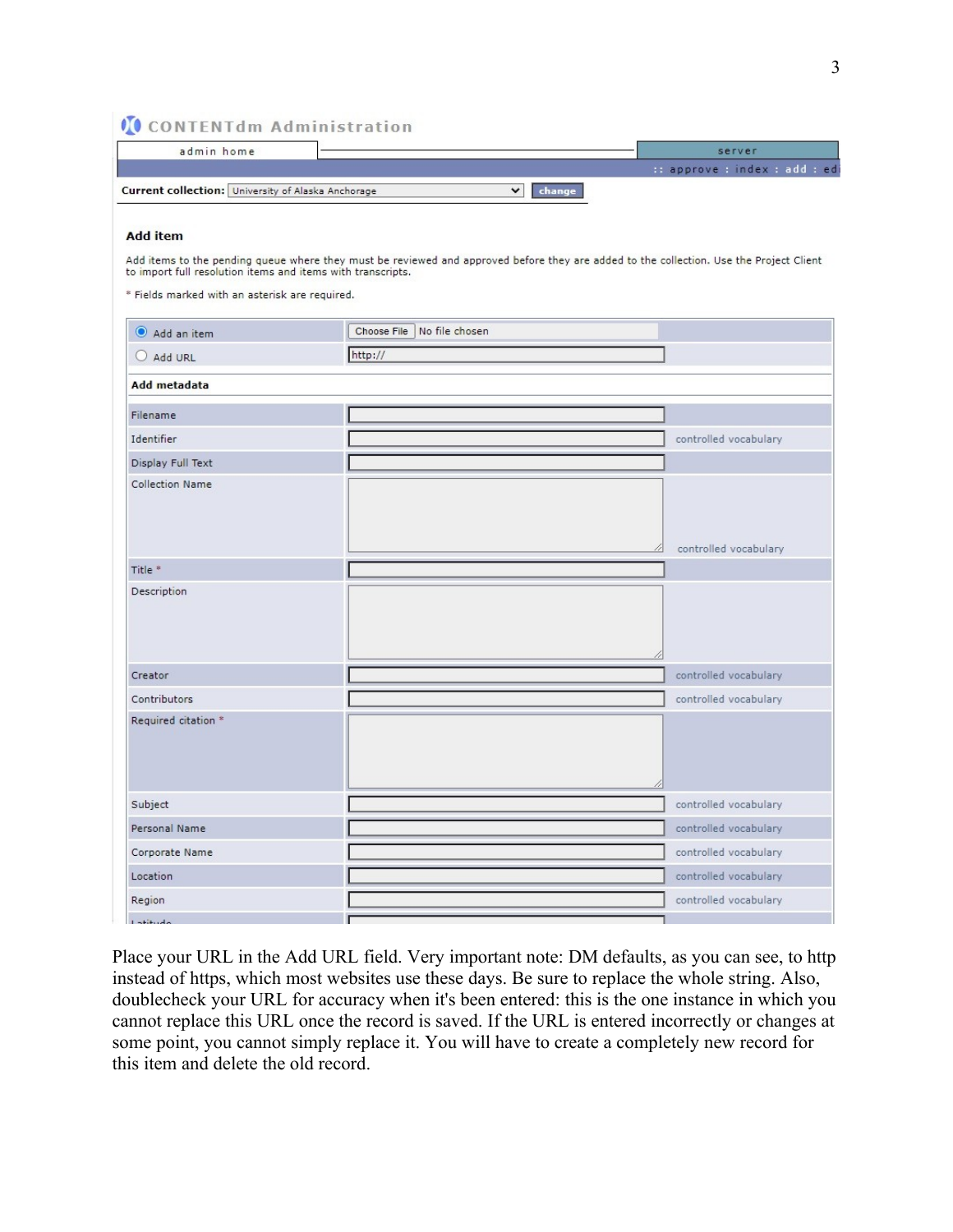From there, you can enter the rest of the fields as appropriate. If you don't want to do your data entry from this screen, especially if you have a lot of metadata within the controlled vocabulary fields and working on those would be simpler in the Project Client, or you'll be doing repetitive data entry for multiple URL records, enter any required fields (those will be marked with a red asterisk) so you will be able to save the record.

| Subject                                                                                                                                             |  | controlled vocabulary |  |  |
|-----------------------------------------------------------------------------------------------------------------------------------------------------|--|-----------------------|--|--|
| Personal Name                                                                                                                                       |  | controlled vocabulary |  |  |
| Corporate Name                                                                                                                                      |  | controlled vocabulary |  |  |
| Location                                                                                                                                            |  | controlled vocabulary |  |  |
| Region                                                                                                                                              |  | controlled vocabulary |  |  |
| Latitude                                                                                                                                            |  |                       |  |  |
| Longitude                                                                                                                                           |  |                       |  |  |
| Date                                                                                                                                                |  |                       |  |  |
| Date, searchable                                                                                                                                    |  |                       |  |  |
| Date.digital                                                                                                                                        |  |                       |  |  |
| Type                                                                                                                                                |  | controlled vocabulary |  |  |
| Language                                                                                                                                            |  | controlled vocabulary |  |  |
| <b>Related Materials</b>                                                                                                                            |  |                       |  |  |
| <b>Rights</b>                                                                                                                                       |  | controlled vocabulary |  |  |
| Ordering & Use                                                                                                                                      |  |                       |  |  |
| <b>Holding Institution</b>                                                                                                                          |  |                       |  |  |
| Metadata completed by *                                                                                                                             |  | controlled vocabulary |  |  |
| Permissions                                                                                                                                         |  | edit                  |  |  |
| <b>Select thumbnail</b>                                                                                                                             |  |                       |  |  |
| Use CONTENTdm thumbnail. Thumbnails are generated automatically for PDF, JPEG, GIF, PNG and TIFF files. Other file types use<br>default thumbnails. |  |                       |  |  |
| Choose File No file chosen<br>$\bigcirc$ Use custom thumbnail                                                                                       |  |                       |  |  |
| add<br>clear                                                                                                                                        |  |                       |  |  |
|                                                                                                                                                     |  |                       |  |  |

Page down to the bottom of the screen.

```
owered by CONTENTdm® | @2001-2021 OCLC. All rights reserved
```
At the very bottom, you'll see the option to use the ContentDM-provided thumbnail which currently looks like this: